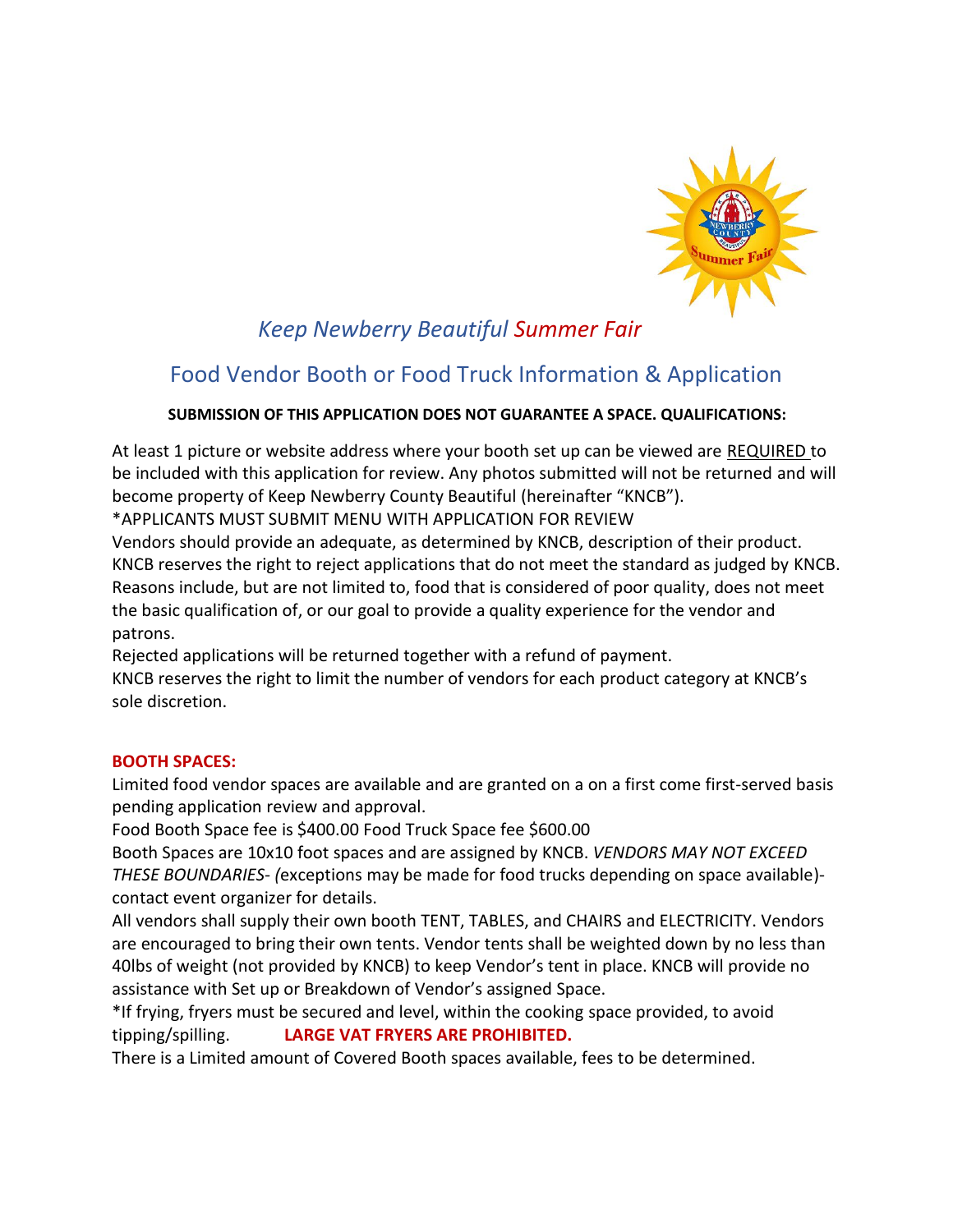### **Application deadline is August 10, 2022 at 5 pm.**

Applications will be accepted until spaces are filled. Applicants will be notified of application status within two weeks that the application is received.

NO APPLICATION WILL BE ACCEPTED WITHOUT THE COMPLETED FORM, EXAMPLES, & FEE. Approved vendors will be mailed a welcome packet including a map with their booth location, parking pass, and vendor guidelines two weeks prior to the event.

## **Set-Up: August 25, 8:00a.m.- 12: 00p.m \*Break Down: August 28 7:00pm-9:00pm or August 29 7:00am -9:00am. All vehicles must be removed from Fair Grounds 1 hour before Fair opens.**

\*Vendors are asked to remain open until the official breakdown period or be subject to application rejection for future Keep Newberry County Beautiful events.

### **ACT OF GOD:**

If an act of God forces the closing of Keep Newberry Beautiful Summer Fair, NO refunds or credits will be issued to vendors.

- ●NO Refunds Given to approved vendors After Application Deadline- August 10, 2022, @ 5 pm
- ●Checks will be returned if vendor approval is not granted

● NOTICE: Keep Newberry County Beautiful reserves the right to ACCEPT or REJECT any application, in its sole and absolute discretion.

●Keep Newberry County Beautiful reserve the right to remove any vendor that does not follow the vendor policies established for this event (see additional document).

Make check payable to: Keep Newberry County Beautiful

Keep Newberry County Beautiful, 719 Kendall Rd Newberry SC 29108

*Please keep these pages for your records.*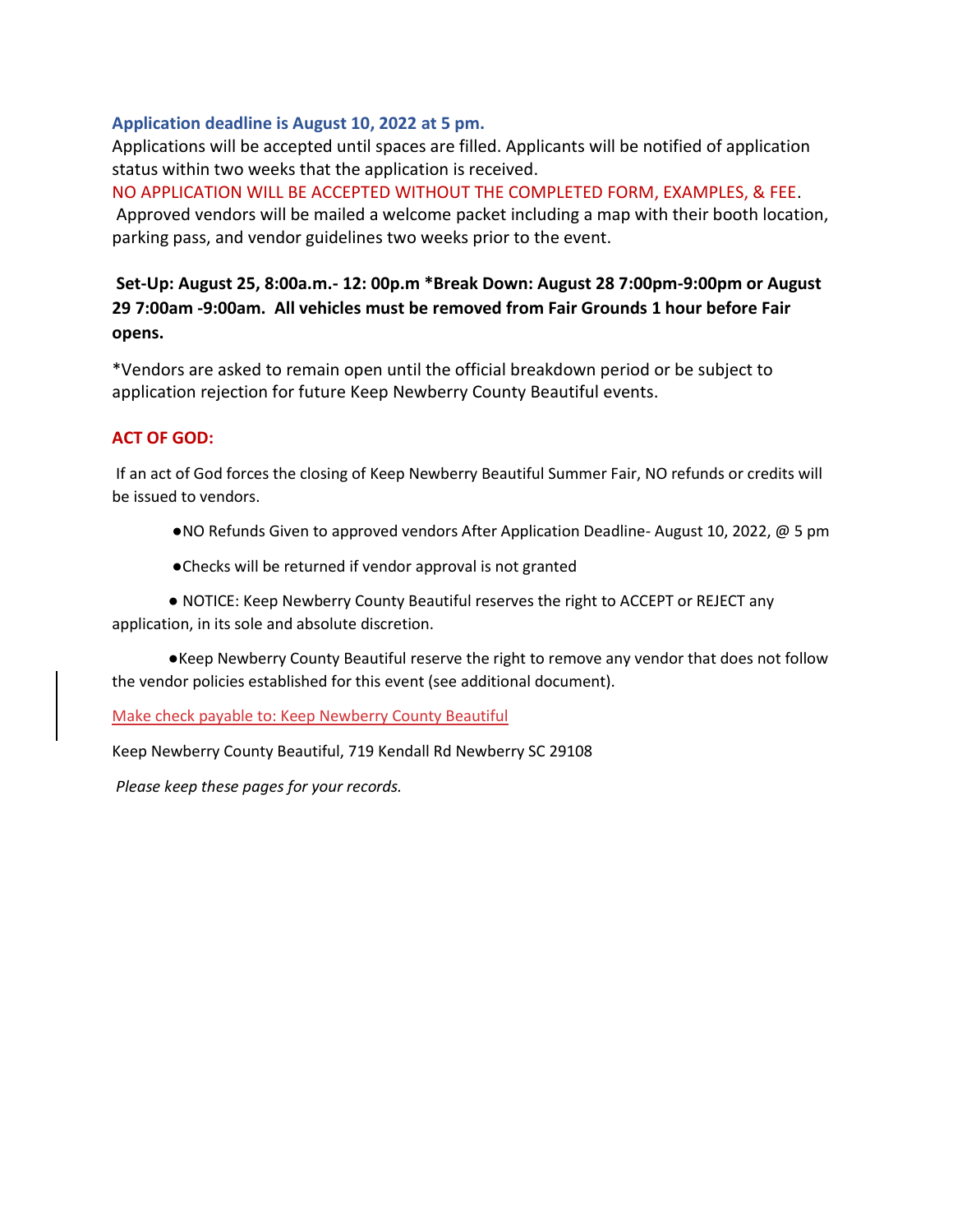#### **Application Deadline is August 10, 2022 @ 5pm**. Applications accepted until spaces are filled.

#### SUBMISSION OF THIS APPLICATION DOES NOT GUARANTEE A SPACE.

Applicants will be notified of application status within two weeks that the application is received.

| Business/Booth Name:    |                                                                                                                                                                                                                               |      |  |  |  |  |
|-------------------------|-------------------------------------------------------------------------------------------------------------------------------------------------------------------------------------------------------------------------------|------|--|--|--|--|
| <b>Contact Name:</b>    |                                                                                                                                                                                                                               |      |  |  |  |  |
| <b>Mailing Address:</b> |                                                                                                                                                                                                                               |      |  |  |  |  |
| PO Box:                 |                                                                                                                                                                                                                               |      |  |  |  |  |
| City:                   | State:                                                                                                                                                                                                                        | Zip: |  |  |  |  |
| Telephone:              |                                                                                                                                                                                                                               |      |  |  |  |  |
|                         |                                                                                                                                                                                                                               |      |  |  |  |  |
|                         | (W)                                                                                                                                                                                                                           |      |  |  |  |  |
|                         |                                                                                                                                                                                                                               |      |  |  |  |  |
|                         |                                                                                                                                                                                                                               |      |  |  |  |  |
|                         | Website: Type of Merchandise for                                                                                                                                                                                              |      |  |  |  |  |
|                         | Sale/Display: The contract of the contract of the contract of the contract of the contract of the contract of the contract of the contract of the contract of the contract of the contract of the contract of the contract of |      |  |  |  |  |
|                         | (This description will be used when presenting your application to the jury committee. If needed, please                                                                                                                      |      |  |  |  |  |

attach an additional document.)

PAYMENT VIA (select one): Make Check payable to: Keep Newberry County Beautiful

\_\_\_\_\_ CASH \_\_\_\_\_\_\_ CHECK \_\_\_\_\_\_\_\_\_\_\_ \$\_\_\_\_\_\_\_\_\_\_\_ FEE AMOUNT ENCLOSED Application fees must be paid in full at time of application. Application without fee will not be accepted. *FOR OFFICE USE ONLY*:

RECEIVED: \_\_\_\_\_\_\_\_\_\_\_ APPROVED: \_\_\_\_\_ DENIED: \_\_\_\_\_\_ CHECK #: \_\_\_\_\_\_\_\_ CASH: \_\_\_\_\_\_\_\_\_ NOTIFIED: \_\_\_\_\_\_\_\_\_

General Release, Hold Harmless & Indemnify:

The undersigned understands that if an act of God forces the closing of KNCB Summer Fair, NO refunds or credits will be issued to vendors.

The undersigned does hereby agree to forever hold harmless and indemnify, release, acquit, and forever discharge Keep Newberry County Beautiful, Newberry Soil & Water Conservation District, The County of Newberry, City of Newberry, its agents, its representatives, its employees, volunteers or contracted staff, of and from all manner of actions, suits, damages, claims or demands whatsoever in law or equity from any loss or damage of any nature of description, known or unknown, in any way relating to the undersigned participation in the Keep Newberry Beautiful Summer Fair event. I acknowledge that I have read all event policies and agree to adhere to them.

| Signature |  |
|-----------|--|
|           |  |

Please print name clearly \_\_\_\_\_\_\_\_\_\_\_\_\_\_\_\_\_\_\_\_\_\_\_\_\_\_\_\_\_\_\_\_\_\_\_\_\_\_\_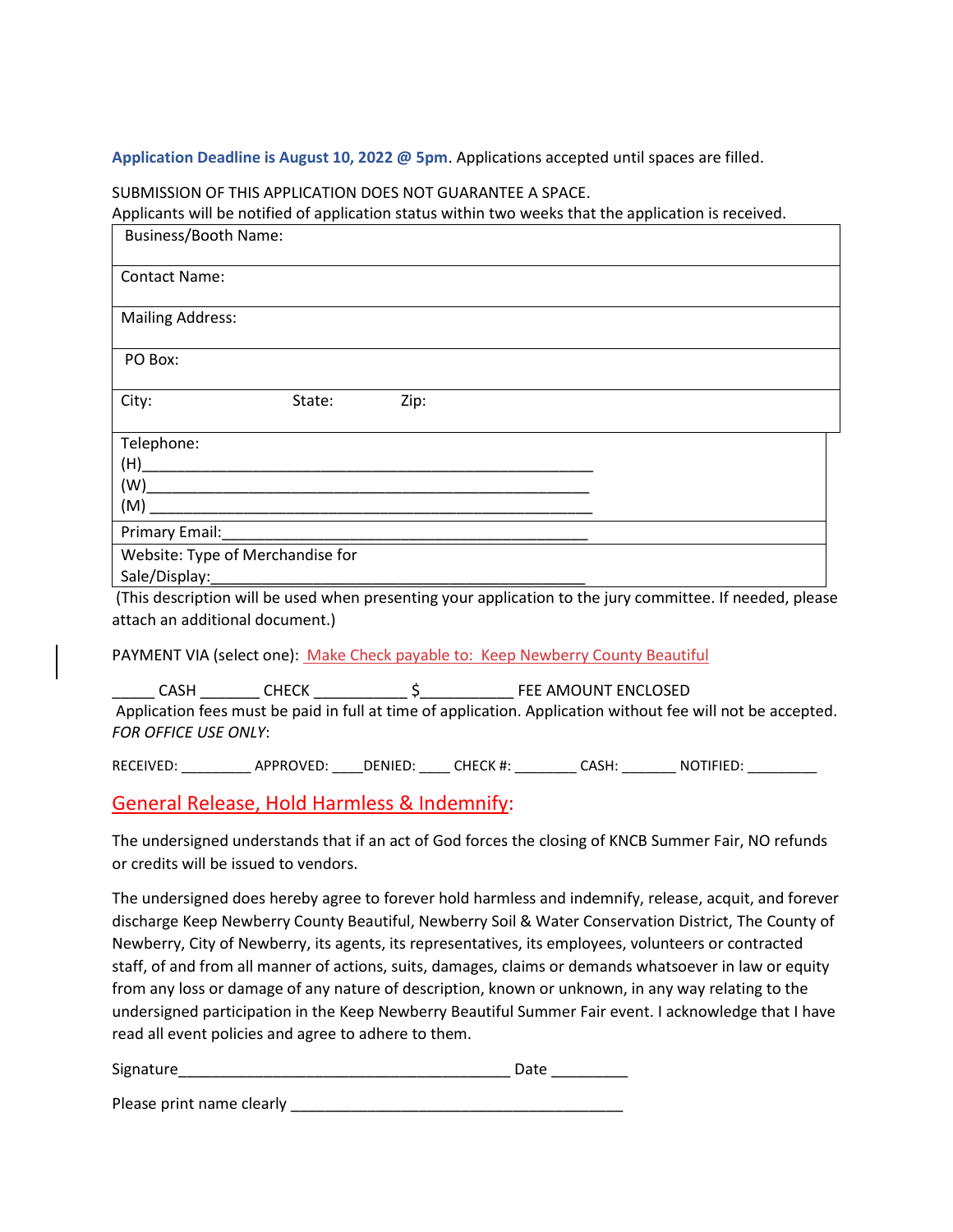# *Keep Newberry Beautiful Summer Fair*

# General Food Vendor Information and Event Policies

### **THE FOLLOWING RULES, REGULATIONS, TAX AND LICENSE INFORMATION APPLIES TO ALL FOOD VENDING AT Keep Newberry County Beautiful EVENTS**

#### **RULES AND REGULATIONS:**

• No cooking with open flames under tents! Outdoor grilling must conform to local fire codes.

• All Food Vendors must have a fire extinguisher (minimum requirement: 10-pound A-B-C extinguisher).

• All Food Vendors are required to comply with SC DHEC Regulation 61-25, Retail Food Establishments. \*

• All meats must possess USDA or state DA inspection certification.

• All Food Vendors are required to obtain and submit a copy of your certificate of liability insurance which must name the Keep Newberry County Beautiful and Newberry County, SC as an additional insured and as the certificate holder. Said policy must provide and must provide at least One Million Dollars in liability coverage. In addition, the copy must indicate that coverage is for the specific event and coverage must be in effect for the dates of the event. \*\*

• Violations of Rules and Regulations may result in exclusion from future events and vendor may be asked to leave the event- no refunds!

#### **TAXES & LICENSE**:

Vendors are responsible for collecting and reporting SC sales tax as required by law. Vendors are also required to hold an SC State Business License and copy of the Newberry Business license (if required). This shall be Vendor's responsibility and by Vendor's signature hereto, Vendor agrees to forever indemnify, defend, and hold harmless KNCB from any and all liabilities which it might incur from Vendor's failure to do so. Although you do not have to present a copy to the event organizer, please be sure to have a copy of your license with you at the event should a SCDOR representative be present. \* You may access a copy of the SCDHEC guidelines for food service at special events at the following web link, or by visiting your local SCDHEC office for a hard copy of the information. Go to Food Safety | [SCDHEC](about:blank) and click on Regulation 61-25. Be sure to look at Chapter 9 (specifically 9-9) for event-specific information. Also, look through their fact sheets listed on [Food Safety | SCDHEC](about:blank) for great food safety information.

**\*\* Your insurance provider MUST send this information to us on your behalf. WE CAN NOT ACCEPT YOUR COI FROM YOU DIRECTLY. Please have your insurance provider email the Keep Newberry County Beautiful at Newberrysoilandwater@gmail.com or send by mail to Keep Newberry Beautiful Summer Fair, 719 Kendall Rd, Newberry, SC 29108** *NO LATER THAN 2 WEEKS PRIOR TO THE EVENT*